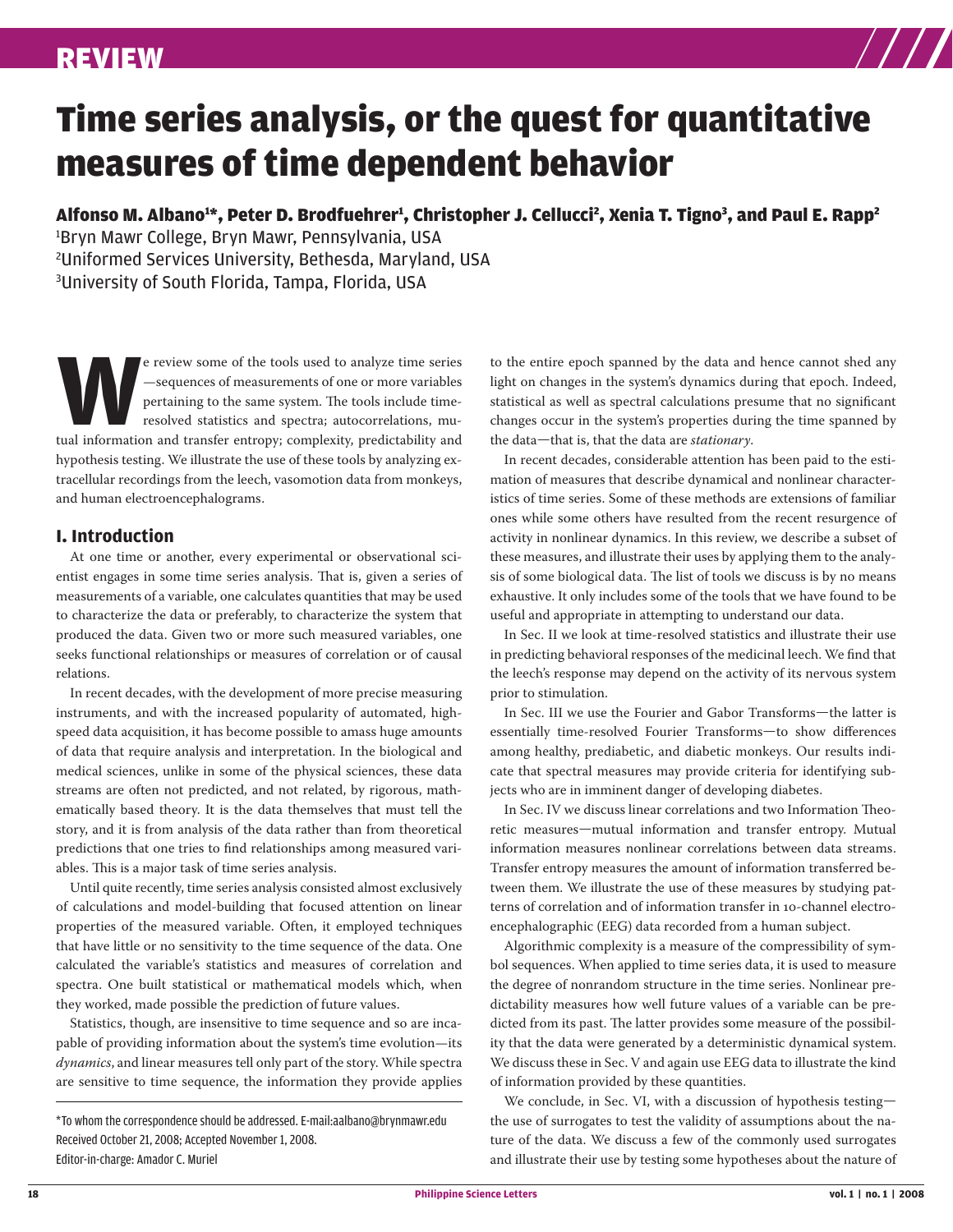EEG signals and their correlations. Preliminary results suggest that an individual EEG data stream that is indistinguishable from linearly correlated noise may nevertheless have correlations and may participate in information transfer in a manner that cannot fully be accounted for by linear processes.

# **II. Statistics and Dynamics**

#### **II.1 Mean and variance**

Given a series of values,  $X = \{x_{1}, x_{2}, ..., x_{N}\}$  of a variable, *x*, the most common way of characterizing it is by using its mean or average value,

$$
\langle x \rangle = \frac{1}{N} \sum_{i=1}^{N} x_i
$$
 (1)

Here and in the following, we assume that *N* is large enough and that the series of values of  $x$  available to us is a sufficiently unbiased sampling of the population of *x*'s so that the quantities we calculate from our sample are good enough approximations of the quantities that characterize the population as a whole.

The mean, though, is a pretty crude measure; its inadequacy illustrated by the story of the non-swimmer who drowned in a river with a mean depth of 20 cm. The mean does not convey any information about the range of values that the variable may have, and is greatly influenced by outliers—values that are either much greater or much less than the rest.

Some information concerning the spread of values about the mean is given by the variance,

$$
\sigma^2 = \frac{1}{N} \sum_{i=1}^{N} \left( x_i - \left\langle x \right\rangle \right)^2 \tag{2}
$$

or by its square root, the standard deviation, σ.

#### **II.2 Higher moments**

More detailed statistical characterization of the distribution of the *x*'s is given by averages of higher powers of *x*, or averages of higher powers of deviations of x from its mean, that is, the  $p^{th}$  order moments of *x*, defined by

$$
\left\langle x^p \right\rangle = \frac{1}{N} \sum_{i=1}^N \left( x_i \right)^p \tag{3}
$$

or the *p*th *order central moments of x*,

$$
\left\langle (x - \langle x \rangle)^p \right\rangle = \frac{1}{N} \sum_{i=1}^N \left( x_i - \langle x \rangle \right)^p \tag{4}
$$

Note that the mean is the first moment of the distribution of the *x*'s, and the variance is its second central moment. The third central moment, the skewness, measures the symmetry of the distribution about the mean, and the fourth central moment, the *kurtosis* measures the deviation of the distribution from a gaussian, or normal, distribution.

These statistical measures can only characterize the distribution of the *x*'s, however. They are insensitive to the sequence in which different values of *x* appear in the series. In other words, these measures are insensitive to the dynamics of the system that produced the time series; they can only characterize the relative frequency with which the values occur. If the series of *x*'s were arbitrarily shuffled, thereby destroying any information conveyed by their temporal order, the moments of the distribution would not change. The time sequence of dynamical signals carry important information about the systems that generate them. This level of statistical description is clearly inadequate for characterizing dynamical systems. Any characterization of dynamics must take time into account.

# **II.3 Time-resolved statistics**

Some information on the manner in which the time series changes in time may be obtained by partitioning it into sub-epochs or windows and calculating the statistics of each window. The windows may or may not overlap. The behavior in time of the statistics characterizing this sequence of windows then provides some dynamical information. The resulting quantities are sometimes called time-resolved statistics. We illustrate their use with some data from the leech.

#### II.3a Leeches: to swim or not to swim

When an interneuron in one of the brains of the medicinal leech (*Hirudo medicinalis*) is electrically stimulated (yes, a leech has two brains, one at each end!), sometimes it shows signs of swimming, sometimes it shows signs of crawling, sometimes it does not show any overt response (Brodfuehrer et al. 2008 and references therein).

Figure 1 shows electrical signals propagating along the ventral nerve cord before, during, and after stimulation. The data were recorded extracellularly between the 9<sup>th</sup> and 10<sup>th</sup> ganglia of an isolated leech nervous system. Signals were digitized at 4.0 kHz. The topmost trace is



**Figure 1.** Electrical signals propagating in the ventral nerve cord of a leech before, during, and after electrical stimulation. The time axis is in units of 0.25 ms. The top signal preceded fictive swimming, the middle preceded fictive crawling, the bottom signal did not elicit either swimming or crawling. The beginning and the end of the stimulation are marked by the vertical bars.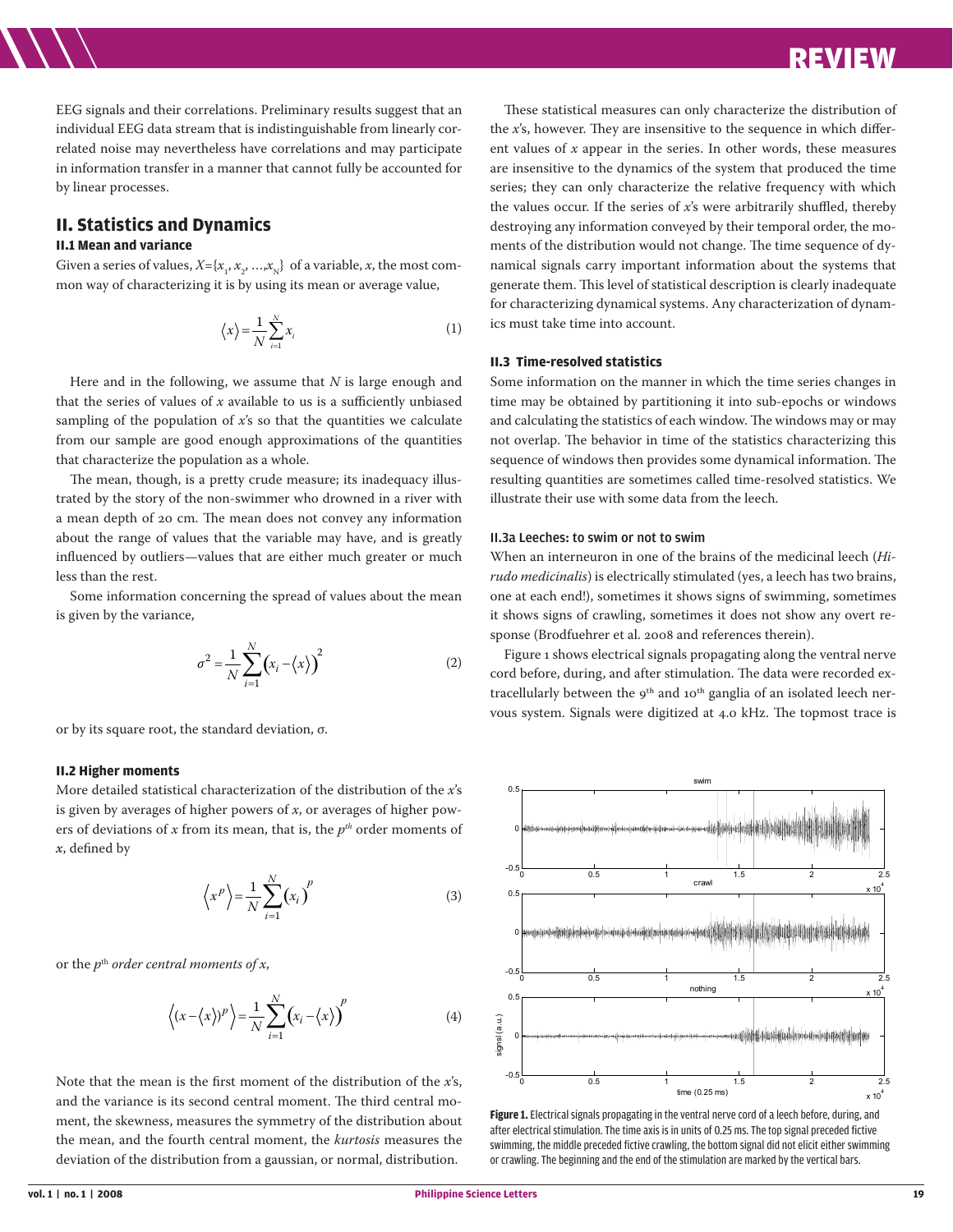a signal in a situation when the leech subsequently generated neural signals associated with swimming (*fictive swimming*), the middle trace is when the leech subsequently showed fictive crawling, the bottom trace is when the leech did nothing. The vertical lines (at  $t=1.2x10^4$ and t=1.6x104 in units of 0.250 ms) mark the beginning and the end of the stimulation. The stimulation in each case consisted of the same amount of electrical current injected during a 1 s time interval.

Figure 1 shows that before stimulus onset, the data appear to be stationary, indicating that the usual, time-independent statistics may be sufficient. This, however, is not the case after the stimulus begins, when the time dependence of the signals clearly demands some time resolution.

Figure 2 shows the time-resolved variance of the signals for the three cases, calculated by using overlapping 400-point (100 ms) epochs. The starting points of successive epochs differed by 40 points (10 ms).

It is clear from Fig. 2 that before stimulus onset, the signals are relatively stationary relative to variance. The mean values for the three cases are all significantly different from each other, ordered as: *swim >crawl>no response* (*t*-test, *p*<10-4 for all pairs). The differences in the ventral cord activity prior to stimulation could well determine the leech's subsequent response (Albano et al. 2006).

After stimulus onset, the crawl and swim variances rise to an essentially common maximum, attaining it in 290 ms. During this period, they are *not* statistically distinguishable. Past their maxima, the two signals begin to differ, eventually diverging at approximately 630 ms after stimulus onset. The possibility that the signals are indeed indistinguishable during the immediate post stimulus-onset period lends further support to the idea that it is the pre-stimulus state of the animal's nervous system that determines its eventual response.

# **III. Fourier and Gabor**

#### **III.1 The Discrete Fourier Transform (DFT)** (Press et al. 2002)

The Fourier Transform, *h(f)*, of a continuous variable, *x*(*t*), is defined by

$$
h(f) = \frac{1}{2\pi} \int_{-\infty}^{\infty} e^{2i\pi ft} x(t) dt.
$$
 (5)

When dealing with a time series,  $\{x_{1}, x_{2}, ..., x_{N}\}$ , a sequence of values of *x* measured at discrete values of time,  $t_1 = \tau$ ,  $t_2 = 2\tau$ , ...,  $t_k = k\tau$ ,..., with sampling time, τ, the above definition needs to be modified. Instead of *h(f)*, which is a function of a continuous variable, *f*, we get a *Discrete Fourier Transform (DFT), h<sub>n</sub>,* a sequence of values corresponding to discrete frequencies,  $f_n = n/N$ τ. The  $h_n$ 's are given by,

$$
h_n = \sum_{k=1}^{N} x_k e^{2i\pi k n/N}, \quad n = -N/2, -N/2+1, ..., 0, ... N/2-1, N/2.
$$
 (6)

For real-valued *x*'s (which is all we care about here),  $P(n)=c|h_n|^2$ ,  $n=0$ , 1, …, *N*/2, is a measure of the amount of "energy" carried by *x* between the frequencies  $f_n$  and  $f_{n+1}$ . (This terminology arose from the use of the Fourier Transform in electrical circuits, in which *x* is either a voltage or a current and electrical power is proportional to the square of either of these quantities).



**Figure 2.** Time-resolved variance of signals propagating in the leech ventral cord before, during, and after electrical stimulation. These values were calculated using non-overlapping 100.0-ms windows. The time axis is in units of 10 ms. Results shown are averages of 5 trials in which the stimulus elicited no response, 13 trials that led to crawling, and 21 trials that led to swimming. Solid line = no response, crosses = crawl, circles = swim. Vertical line marks stimulus onset.

The constant, *c*, is a normalization factor, of which there are quite a few that are in common use (see, .*e.g*, Press et al 2002, Chap 13). Sometimes, the *P*(*n*)'s are called either the *power spectrum* or the *power spectral density (PSD)* depending on the value of *c*. Here, we use the value,  $c = \sum_{n} |h_n|^2$  (see Eq. 7), so that the resulting  $P(n)$ 's represent the fraction of the energy in the frequency range  $(f_n, f_{n+1})$  and, following Press et al 2002, we will use the two terms interchangeably.

#### III.1a. Discontinuities, detrending windowing, and aliasing

The Discrete Fourier Transform tries to do quite a lot. It uses a finite number of sampled points,  $\{x_{1}, x_{2}, ..., x_{N}\}$ , to get an approximation of the behavior of a function,  $x(t)$ , that depends on a continuous variable, *t*, which has an infinite domain, -∞<*t*<∞. This can work only if either  $x$  is nonzero just in the time interval sampled, or if the sample used is "typical" of all other intervals.

If one takes the view that  $x(t)$  is nonzero only in the interval sampled, it means that if  $x_1 \neq 0$  or  $x_{\text{N}} \neq 0$ , then  $x(t)$  changes drastically at one or the other boundary of the interval. If one takes the view that the



**Figure 3.** Flow rates for a normal (top), a prediabetic (middle) and a diabetic (bottom) monkey. The ordinate are in arbitrary flow rate units, the time axis (abscissae) spans 31.7 s in steps of 0.031 s.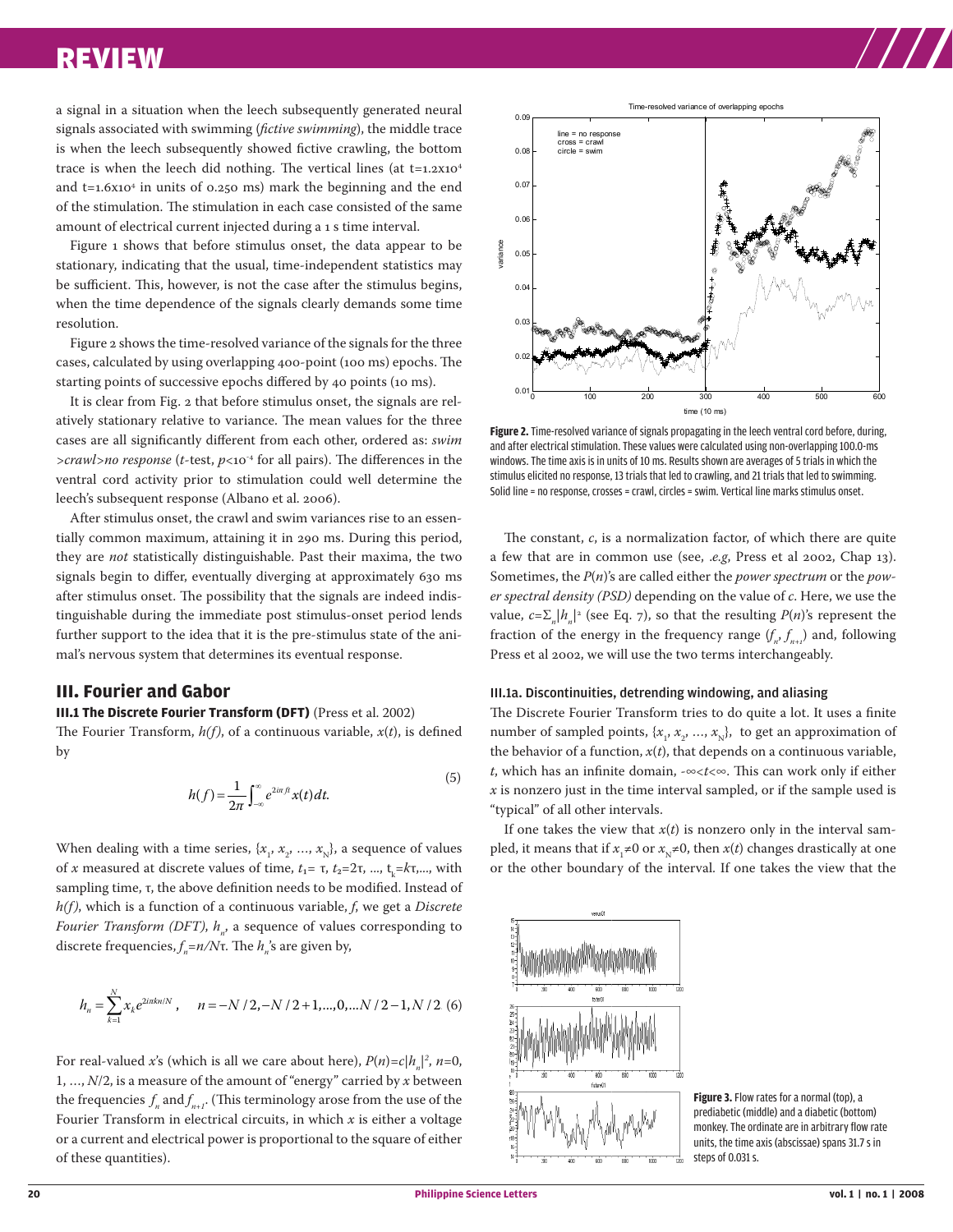

**Figure 4.** Normalized power spectral densities (PSD) of the time series shown in Fig. 3. Top: normal, middle: pre-diabetic, bottom: diabetic.

sample used is typical, then one needs to imagine  $x(t)$  as an infinite sequence of repetitions of  $\{x_1, x_2, ..., x_N\}$ . In this case, if  $x_1 \neq x_N$  then  $x(t)$ changes discontinuously at both boundaries of the interval. If there is a linear trend in the data, then, in general,  $x_{\rm l}$ ≠ $x_{\rm N}$ . Any discontinuous change at the boundaries results in anomalously large high-frequency contributions to the DFT.

This artifactual enhancement of high-frequency components because of edge effects can be mitigated by subtracting the mean and the linear trend (*detrending*) and by forcing the detrended time series to approach zero gently at both ends while keeping most of its values in the interior of the interval relatively unchanged. The latter can be done by multiplying the time series with a function that approaches zero gently at both ends, but which rises close or equal to one in most of the interior points. Such a function is called a *window function* (see Press et al. 2002 for some commonly used window functions). The DFT is then calculated for the time series that has been detrended, and then windowed (the order of the operations matters).

If the signal contains frequencies greater than  $f_{N/2}$ =½τ, the *Nyquist critical frequency*, then the DFT folds these high-frequency contributions into the interval, (0, $f^{\phantom{\dagger}}_{\textrm{\tiny{N/2}}}$ ). This phenomenon is called *aliasing*. Unfortunately, no post-measurement manipulations can mitigate aliasing. It can only be eliminated by low-pass filtering the data as they are measured (Press et al. 2002).

#### III.1b. Monkeys: vasomotion in sickness and in health

Vasomotion is the spontaneous rhythmic oscillation of vessel diameter, flow, or pressure in the peripheral blood vessels. Derangement of vasomotion has been previously suggested as a possible cause of



**Figure 5.** Time dependence of flow rate for a normal monkey subjected to a "heat treatment." Top panel shows the temperature (°C), bottom panel shows flow

diabetic neuropathy (Stansberry et al. 1996). We illustrate the use of the DFT on biological time series by analyzing vasomotion data from normal, prediabetic, and diabetic monkeys.

Figure 3 shows 400-point epochs of flow rate data for a normal (top), a prediabetic (middle), and a diabetic (bottom) monkey. The data were obtained using laser Doppler fluximetry from the dorsum of the foot of anesthetized monkeys after an overnight fast. The sampling time was 0.031 s. Even in these time series, there are visible differences in the predominant frequencies for the three metabolic states, differences which we quantify using the DFT.

In order to compare signals with different total energies, we normalize the PSD:

$$
P_n = |h_n|^2 / \sum_{k=1}^{N/2} |h_k|^2,
$$
\n(7)

with the  $h_{k}$ 's as defined in Eq. (6). Fig. 4 shows normalized PSD's for the three time series shown in Fig. 3. The predominant spectral peaks are seen to be below 2.5 Hz. As the metabolic state changes from normal to prediabetic to diabetic, the largest peak moves to lower frequencies. This shift may represent a shift in the distribution of blood from nutritional (capillaries) to non-nutritional (arterio-venous shunts) vessels with progression of diabetes (Tigno et al. 2009)

#### **III.2 The Gabor Transform**

For data such as those shown in Fig. 3, the use of a single PSD to characterize the entire time series is likely to be adequate. Each of the time series shows oscillatory behavior, but there do not appear to be major qualitative changes in the character of the data. This is certainly not the case for the data shown on the lower panel of Fig. 5 where there are obvious changes not only in the magnitude, but also in the predominant frequency of the signal as time progresses. One way to keep track of these changes is to perform time-resolved spectral calculations using a moving window such as that used for calculating time-resolved statistics in Sec. II.3. The resulting sequence of Fourier Transforms is called a short-time Fourier Transform which provides a characterization of the data in both the time and frequency domains. It is particularly useful if the characteristic frequencies of the time series change in time. This procedure for obtaining a time-frequency representation of the signal was initially proposed by Gabor (Gabor 1946) using a gaussian window to evaluate the DFT's of the individual data segments. The result is usually called a Gabor transform, although the term is also used to refer to results obtained using other windows (Bastiaans and Geilen 1996). The Gabor transform is to spectra what time-resolved statistics are to statistics.

#### III.2a Thermally stressed monkeys

It is known that different metabolic risk groups respond differently to thermal stimulation (Tigno et al. 2003). An example of heat treatment data is shown in Fig. 5. The upper panel shows the temperature to which the monkey is subject while the lower panel shows the measured flow rates. In this example, vasomotion recording was started with the monkey at a temperature of 29.5˚C. The temperature was then increased linearly until it reached some  $44^{\circ}$ C, and then held at that level for some 243 s, after which the monkey was allowed to cool down.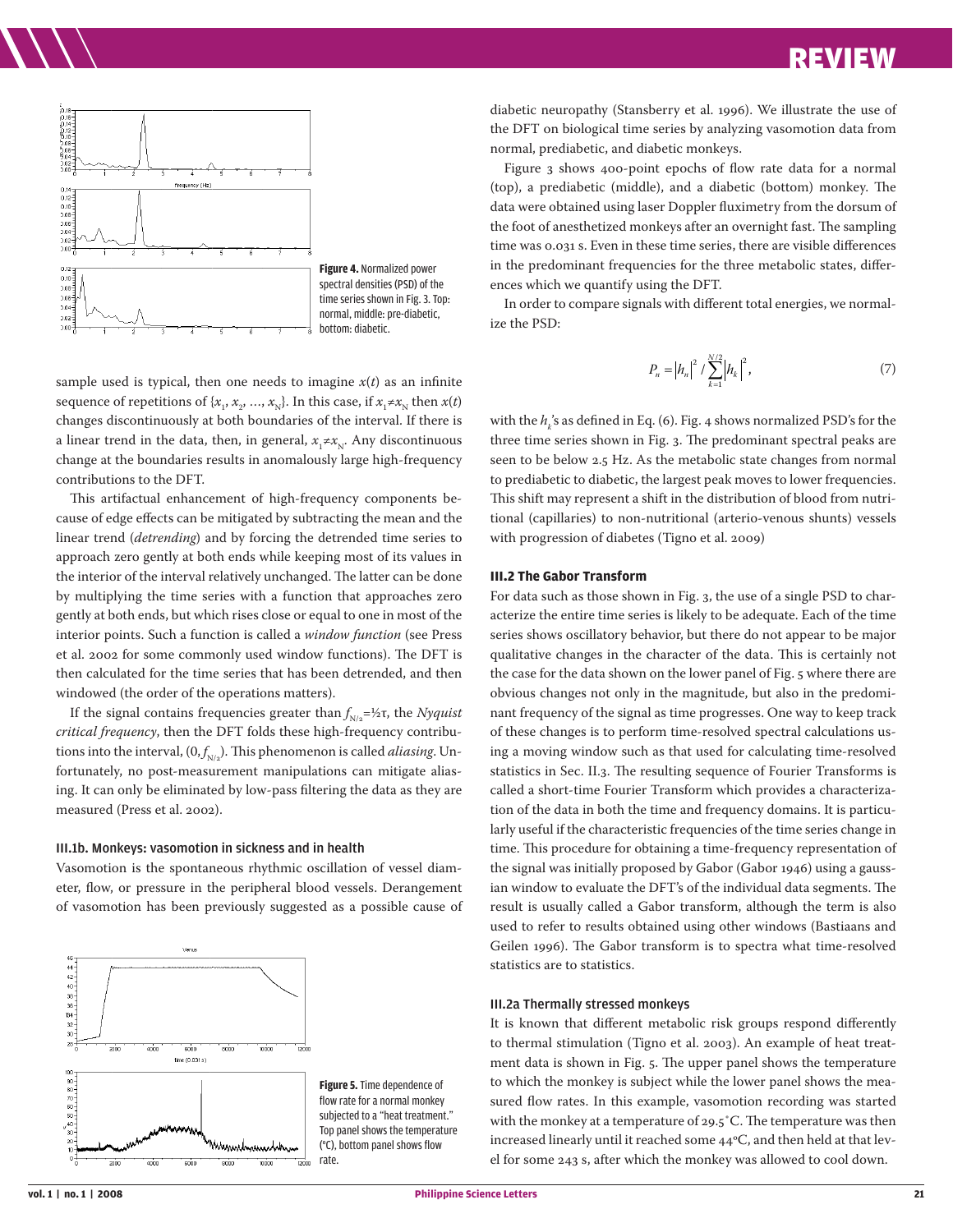

Figure 6. PSD surface plots. a, obtained from the Gabor Transform of the data from a normal monkey shown on the bottom panel of Fig. 5. The temperature ramp lasts from 34 s to 57 s; the temperature plateau ends at 298 s; **b**, from the Gabor Transform of data from a pre-diabetic monkey undergoing heat treatment; and **c,** from the Gabor Transform of data from a diabetic monkey undergoing heat treatment.

Figure 6a shows a surface plot of the normalized PSD from the Gabor Transform of the data shown in Fig. 5, calculated using contiguous, non-overlapping 400-point (12.4 s) windows and a Hanning window function. The temperature ramp lasts from 34 s to 57 s. At the start, the peak at  $\sim$ 2 Hz dominates the spectrum. As the temperature is increased, it diminishes as the peak at  $\sim$ 1 Hz gains prominence. Both peaks suffer a dip around the mid-point of the temperature plateau, and then both increase again with the 1 Hz peak still dominant. As the monkey cools off, the 2 Hz peak eventually becomes larger than the 1 Hz peak, but the former does not attain its starting value.

Figures 6b and c are surface plots of normalized PSD's from the Gabor transforms of a prediabetic and a diabetic monkey, respectively. The differences between these and Fig. 6a are quite dramatic. In the prediabetic monkey, the 2 Hz peak dominates throughout, while in the diabetic case, it is the 1 Hz peak that dominates although there are considerable variations in the heights of the two major peaks. Analysis of additional data is underway to determine if these behaviors are indeed typical.

# **IV. Correlation and Causality**

Given a series of simultaneously measured values of two variables pertaining to the same system,

$$
X = \{x_1, x_2, ..., x_N\} \text{ and } Y = \{y_1, y_2, ..., y_N\},
$$
 (8)

there are a number of quantities that can be used to measure the extent to which the variables are correlated or to determine if there exists a causal relationship between them. Here, we restrict ourselves to a brief discussion of two measures of correlation and one of causality, and illustrate their use with human electroencephalographic (EEG) signals.

# **IV.1 Correlations**

#### IV.1a Pearson's <sup>r</sup>

The *cross-correlation coefficient, r* (Pearson's *r*), has been long and widely used to measure correlation. It is a measure of how two variables track each other. The cross-correlation coefficient of *X* and *Y* (Eq. 8) is estimated by,

$$
r = \frac{1}{N} \sum_{k=1}^{N} \frac{(x_k - \langle x \rangle)(y_k - \langle y \rangle)}{\sigma_x \sigma_y}
$$
(9)

where  $<\!\!x\!\!>$  and  $<\!\!y\!\!>$  are the respective means of  $X$  and  $Y$ , and  $\sigma_{_{\!X}}$  and  $\sigma_{_{\!Y}}$ their respective standard deviations. This measure, however, is limited by that fact that it is insensitive to nonlinear correlations. (Mars and Lopes da Silva 1987)

#### IV.1b Mutual Information

The *Mutual Information*, *I*(*X,Y*), of *X* and *Y*, is the amount of information common to *X* and *Y* (Shannon and Weaver 1949) and is estimated by

$$
I(X,Y) = \sum p_{X,Y}(x_i, y_i) \log \left( \frac{p_{X,Y}(x_i, y_i)}{p_X(x_i) p_Y(y_i)} \right),
$$
 (10)

where  $p_{XY}(x,y)$  is the joint probability distribution of *X* and *Y* and  $p_X(x)$ and  $p_y(y)$  are their respective marginal probabilities.  $I(X, Y)$  is a measure of the amount of information about *X* given a measurement of *Y* and *vice versa*. More precisely, it is the average number of bits of *Y* that can be predicted by measuring *X*, where it can be shown that this is symmetrical  $I(X,Y)=I(Y,X)$ . It is a generalization of measures of crosscorrelation such as Pearson's *r* to the extent that unlike *r*, it is sensitive to nonlinear correlations (Fraser and Swinney 1986, Mars and Lopes da Silva 1987).

#### IV1c. Transfer Entropy

Correlations, linear or nonlinear, only indicate the extent to which two variables are similar. They say nothing about causal relationships. Neither can they indicate if two variables are similar not because they interact with each other, but because they are both driven by a third. These issues can be addressed by measures of causality or of information transfer. One such measure is Schreiber's Transfer Entropy (Schreiber 2000) defined by,

$$
T_{Y \to X} = \sum_{k} p(x_{k+1}, x_k, y_k) \log_2 \frac{p(x_{k+1} | x_k, y_k)}{p(x_{k+1} | x_k)}
$$
(11)

where  $p(x|y)$  are conditional probabilities. It is a measure of the influence of the sequence, *Y*, on the evolution of *X*. Hlavácková-Schindlera et at. 2007 showed that this is equivalent to the *conditional mutual information*, the mutual information of  $\{x_{_1}, x_{_2}, ..., x_{_{N-1}}\}$  and  $\{x_{_2}, x_{_3}, ..., x_{_N}\}$ given  $\{y_1, y_2, ..., y_{N-1}\}.$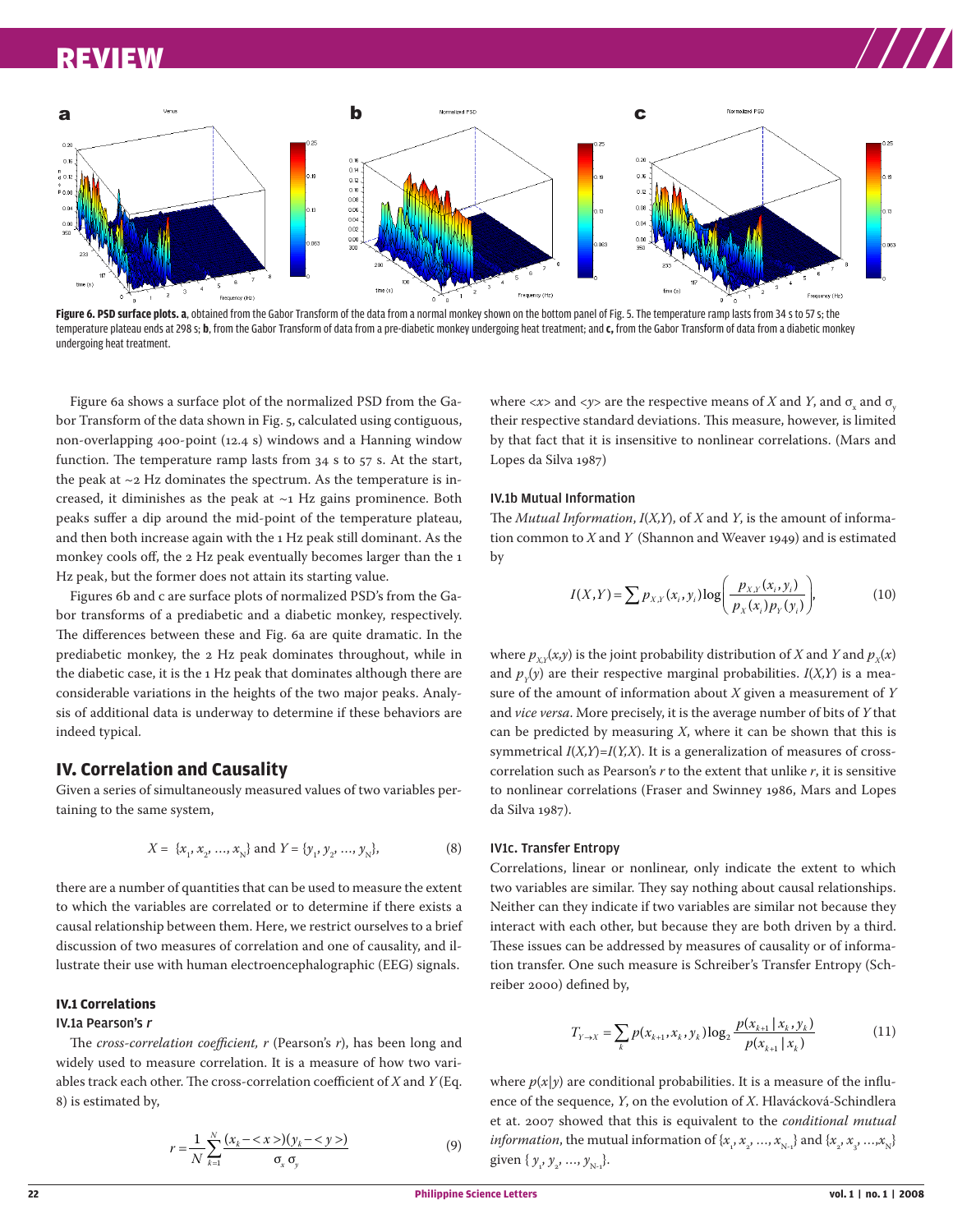

**Figure 7. Electroencephalographic activity of a human subject. a**, with eyes closed taken from scalp locations Fz, Cz, Pz, Oz, F3, F4, C3, C4 P3 and P4 (top to bottom); **b**, EEG of the same subject from the same scalp locations as Fig7a but with eyes open. **c**, Electrode locations on the scalp used for EEG measurements ("The 10-20 system"). Oz is on the mid-line between O1 and O2.

#### **IV2. People: seeing vs. not**

Vision takes up a lot of the human brain's resources, and this is indicated in part by differences in the free-running electroencephalographic (EEG) activity of a subject with eyes closed and that of the same subject with eyes open. Figs. 7a and b are 10-channel EEG recordings. These records are voltages measured at the scalp locations shown on Fig. 7c relative to linked earlobes.

Visual inspection of these graphs provide a lot of information to trained encephalograpers, but quantitative information about the data and about correlations and causal relations can only be provided by computational tools such as those described above.

Figures 8a and b show cross-correlation coefficients for all scalp site pairs of the data shown in Figs. 7a and b. In Fig. 8a, the color of a cell represents the cross-correlation coefficient of the two scalp sites corresponding to its row and column. Fig. 8b shows the cross-correlation coefficients of all scalp site pairs as a single line plot for each condition. With eyes closed, all scalp site pairs are highly correlated. In contrast, with eyes open, most are relatively uncorrelated except for Fz-Cz, Cz-Pz, Pz-Oz, P3-Cz, P3-Oz, and P3-Fz (points 1, 3, 6, , 30, 31, and 32 in Fig. 8b).

Figures 9a and b show the corresponding results for Mutual Information, calculated using an algorithm due to Cellucci (Celluci et al. 2005). These figures tell a story that is similar to that told by the crosscorrelation coefficient. The patterns of linear and nonlinear correlations are similar.

Patterns of information transfer, however, are completely different from those of the correlations. Figs. 10a and 10b display values of *net* Transfer Entropy. That is, in Fig. 10a, the value associated with a cell at the  $m<sup>th</sup>$  row and  $n<sup>th</sup>$  column is the difference between the Transfer Entropy from *m* to *n* and that from *n* to *m*. A positive value indicates that information is being transferred from *m* to *n*, a negative value is information transfer is the other way around. In Fig. 10, note that the color bar scales are different.

In the eyes closed condition, the Transfer Entropy oscillates in the range [-0.325, 0.228] with a mean value of -0.064. In the eyes open condition the corresponding values are [-1.0243, 0.8783] and -0.254. The largest Net Transfer Entropy values for the eyes open condition are over five times greater than the standard deviation of the eyes closed condition. There is, indeed, much greater information transfer among brain areas when one sees.



#### **Figure 8. Cross-correlation coefficients (Pearson's r) of the EEGs shown in Figs. 7a and 7b. a**, Top: eyes open, bottom: eyes closed. Rows and columns are identified by the 10-20 system (Fig 7c) designations of scalp electrode sites. The color of each cell represents, using the scale on the color bar on the right, the cross-correlation coefficient of the sites identified by the row and the column of the cell; **b**, The crosscorrelation coefficients of Fig. 8a shown as a single line plot Each point corresponds to a cell in the arrays shown in Fig. 8a. Solid line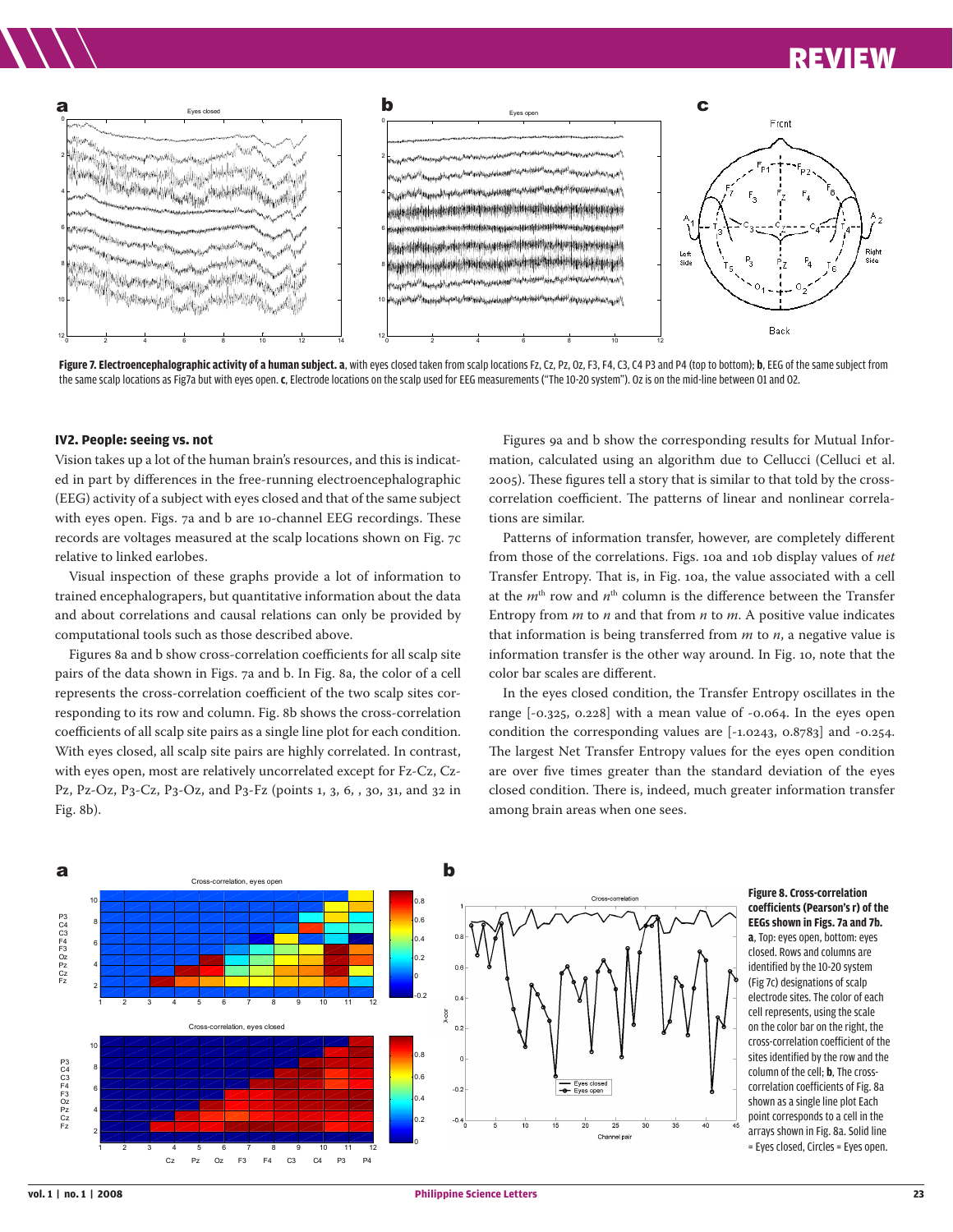

**Figure 9. Mutual Information of the data shown on Figs. 7a and 7b. a**, Top: eyes open, bottom: eyes closed. See the caption of Fig. 8a for details of the color coding. **b**, Mutual Information values from Fig. 8a shown as a single line plot. Each point corresponds to a cell in the arrays shown in Fig. 8a. Solid line = Eyes closed, Circles = Eyes open.

Figure 10a shows that the largest amounts of Information Transfer are from F3 and F4 to Fz, Cz and Pz and from F3, F4, C3 and C4 to P3. The contrast between these results and those for cross-correlation and Mutual Information shows that two highly correlated data streams may not in fact be participating in a net transfer of information. They may well be receiving the same information from a common source.

# **V. Complexity and Predictability**

# **V.1 Complexity**

The algorithmic complexity of a symbol sequence is the length of the shortest instruction set needed to reconstruct it. If a symbol-based complexity measure is to be applied to a time series, the time series must be converted to a symbol sequence. The easiest way to do this is to map the original real value of the time series to symbol "1" if its value is greater than the median and to symbol "0" if its value is less than the median—a binary partition. The choice of the median rather than the mean is important (Rapp et al. 1994). For a series of a given length, a random sequence has the highest complexity because there

are no rules that would reproduce it. An ordered sequence is less complex than a random one—the more ordered, the less complex. There are many ways of estimating complexity (see, *e.g*., Rapp and Schmah 1996). Regardless of how it is estimated, it provides a sequence-dependent measure of how much the structure of the time series differs from that of a random sequence with the same distribution of symbols (Watanabe et al. 2003).

In the following, we use a definition by Lempel and Ziv (Lempel and Ziv 1976). To calculate the Lempel-Ziv complexity, the time series is first mapped into a binary partition. Then, the resulting binary symbol sequence is expressed as a unique set of subsequences using a procedure we describe below. The Lempel-Ziv complexity is equal to the number of these subsequences.

We illustrate the Lempel-Ziv procedure by adapting an example in Watanabe et al. 2003. Given a time series that has been reduced to the binary symbol sequence,

$$
X = \{x_1, x_2, \dots, x_N\} = 0001101001000101, \tag{12}
$$



#### **Figure 10. Net Transfer Entropy of the data shown on Figs. 7a and b. a**, Top: eyes open, bottom: eyes closed. See the caption of Fig. 8a for details of the color coding. Note the difference between the color scales of the two panels; **b**, Net Transfer Entropy values from Fig. 9a shown as a single line plot. Each point corresponds to a cell in the arrays shown in Fig. 9a. Solid line = Eyes closed, Circles = Eyes open.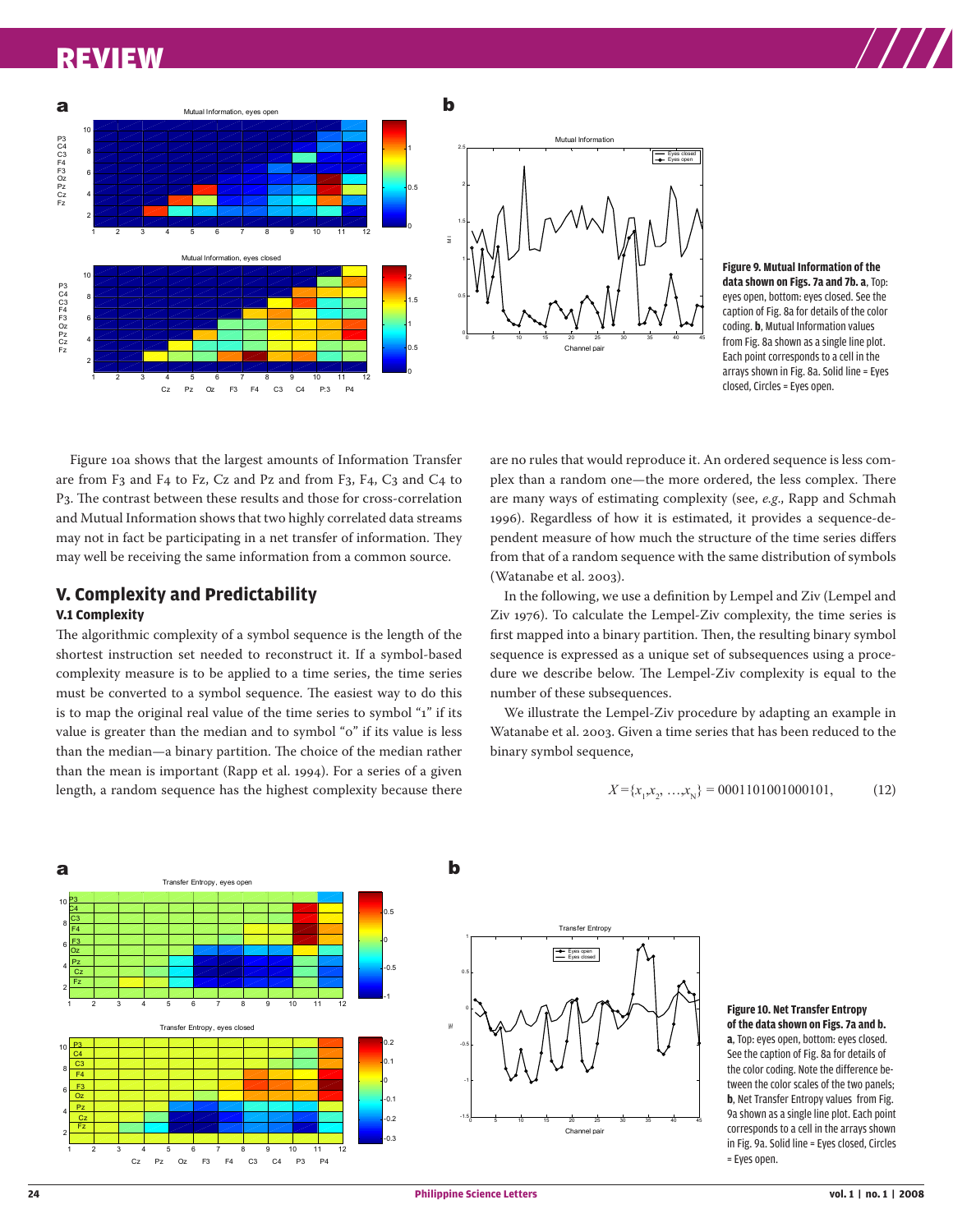We want to express *X* as

$$
X = X_1 X_2 \dots X_c,
$$
 (13)

where  $X_i = x_i$ , the first element of *X*, and the  $X_{\mathcal{X}}$  *k*=2, ..., c are unique subsequences of *X* obtained as follows:

- 1. Start building  $X_{2}$  by taking the next element of *X, i.e., x*<sub>2</sub>=0:  $X_{2}$ =0.
- 2. Concatenate  $X_{\text{1}}$  and  $X_{\text{2}}$  to get  $X_{\text{1}}X_{\text{2}}$ =00.
- 3. Remove the last element of  $X_1 X_2$  to get  $(X_1 X_2)_\pi$ =0. If the current value of  $X_{_2}$  appears in  $(X_{\!_1}^{} \! X_{_2}^{})_{\pi'}$  then append the next element of  $X$ to  $X_{\scriptscriptstyle 2}$ , otherwise, start building  $X_{\scriptscriptstyle 3}$ . In the present case, the current value of  $X_2$ =0 is contained in  $(X_1X_2)_n$ =0, so we append the next value,  $x_{\scriptscriptstyle 3}^{}$ =0, to  $X_{\scriptscriptstyle 2}$  to get a new subsequence,  $X_{\scriptscriptstyle 2}^{}$ =00.
- 4. Repeat 2 and 3 to get the new values,  $X_1 X_2 =$  000,  $(X_1 X_2)_\pi =$  00.  $X_2$ is contained in  $(X_i X_{_2})_{\pi}$ , so we continue building  $X_{_2}$  by appending  $x_{\scriptscriptstyle 4}^{}$ =1, and get the new  $X_{\scriptscriptstyle 2}^{}$ =001.
- 5. Repeat 2 and 3 to get the new values,  $X_i X_z =$  0001,  $(X_i X_j)_\pi =$  000.  $X_i$ is no longer contained in  $(X_1X_2)_n$ , so  $X_2$  is complete, and we start building  $X_{\!\scriptscriptstyle 3}^{\vphantom{\dagger}}$ .
- 6. Start by taking  $X_{3} = x_{5} = 1$ , concatenate  $X_{1}$ ,  $X_{2}$ , and  $X_{3}$  to get  $X_i X_j X_3 =$ ooo11; remove the last element to get  $(X_i X_j X_3)_\pi$ =0001. We note that  $X_{3}$  =1 is contained in  $(X_{1}^{X}X_{2}^{X})_{\pi}$  so we add the next element,  $x_6$ =0, to get  $X_3$ =10. We get new values of  $X_1 X_2 X_3$  and  $(X_1 X_2 X_3)_{\pi}$  and note that the current  $X_{3}$ =10 is not contained in  $(X_{i}^{X}X_{i}^{X})_{\pi}$ , so  $X_{3}$  is complete, and we start building  $X_{\overline{4}}$ .

We continue with the process until we come to the end of *X* with the result that we can write *X* as the sequence of subsequences,

$$
X = (0)(001)(10)(100)(1000)(101). \tag{14}
$$

Thus, the complexity of *X* is 6.

The Lempel-Ziv complexity is sensitive to the length of the time sequence, so care must be taken when comparing sequences of different lengths. A generalization that is not epoch length dependent is *redundancy*, defined in (Rapp et al. 2001) as

$$
R = 1 - \frac{C_{\text{orig}}}{\langle C_o \rangle} \tag{15}
$$

where  $C_{_{orig}}$  is the complexity of the data and  $\rm <\! C_{_{o}}\!\!>$  is the average complexity of a number of "equiprobable surrogates" of the same length as the original. In the case of the binary partition used here, an equiprobable surrogate is just a random sequence of 0's and 1's in which there are as many 0's as there are 1's.

#### V.1a Vision is complex

Evaluating the Lempel-Ziv complexity of the EEG data shown in Figs. 7a and b using a binary partition requires some care. Long-term trends, as in the case of the eyes closed data, could be due to drifts in the electronics of the measuring instruments. Performing a binary partition about the median of an entire time series with a linear trend could, in the worst case, put the first half of the time series below the median and the second half above. In the presence of long-term trends, rather



**Figure 11.** Average Lempel-Ziv complexity of ten 1000-point epochs of the EEG data shown in Figs.<br>Cand 10 st seek seek aiks we awas alsoed data awas announced the EEG data shown in Figs. 9 and 10 at each scalp site. x : eyes closed, dots: eyes open.

than calculating the complexity of an entire time series, it is prudent to calculate, instead, the average complexity of a number of epochs that sample the whole time series.

To estimate the complexity of the EEG data of Figs. 7a and b, we used ten equally-spaced non-overlapping 1000-point epochs that span the entire time series. Each epoch is detrended before its Lempel-Ziv complexity is calculated. The results are shown in Fig. 11. At each scalp site, the complexity of the EEG signal with eyes open greatly exceeds that for eyes closed. This is in agreement with the redundancy calculations reported by Watanabe et al 2003.

#### **V.2 Predictability**

If a time series is generated by a deterministic dynamical system, then it ought to be possible to predict its future from its past, at least in the short run. This notion serves as the basis of a measure that can be used for testing the possibility that a time series is deterministic —that is, to find out how well its future can be predicted from its past. A commonly used algorithm makes use of a procedure similar to one that used to be popular in weather forecasting. To predict tomorrow's weather, look for a day in the past when the conditions were closest to today's, and then predict that tomorrow's weather will be like the day that followed *that* day in the past.

Predicting values of a time series,  $X = \{x_{1}, x_{2}, ..., x_{N}\}$ , is just slightly more complicated than that old weather forecaster's trick. Instead of trying to match  $x_{k-1}$  in order to predict  $x_{k}$ , one may try to match the pair,  $(x_{k-1}, x_{k-2})$ . This way, one uses an approximation not just of the value of x, but also of its first derivative; or one may try to match  $(x_{k-1}, y_k)$  $x_{k-2}, x_{k-3}$ , to include the value of *x* as well as its first and second derivatives, etc.

Predicting the  $k<sup>th</sup>$  element of *X*, then, involves the following steps:

1. Take the *m* previous elements,  $X^m_{\ \ k} = \{x_{k-m}, x_{k-m+1}, ..., x_{k-1}\}$ . The value of *m* depends on how many of *x*'s derivatives one wishes to include.<sup>1</sup>

<sup>1</sup>The *m*-tuples,  $X^m_{\ \ k}$ =( $x_{_{k\cdot m\cdot k'}}$   $x_{_{k\cdot m\cdot l'}}$  ,  $x_{_{k\cdot 1}}$ ) are vectors of an *m*-dimensional time-delay embedding of X. There exists a considerable literature on criteria for choosing m. See, e.g. Abarbanel 1996 and Cellucci et al. 2003.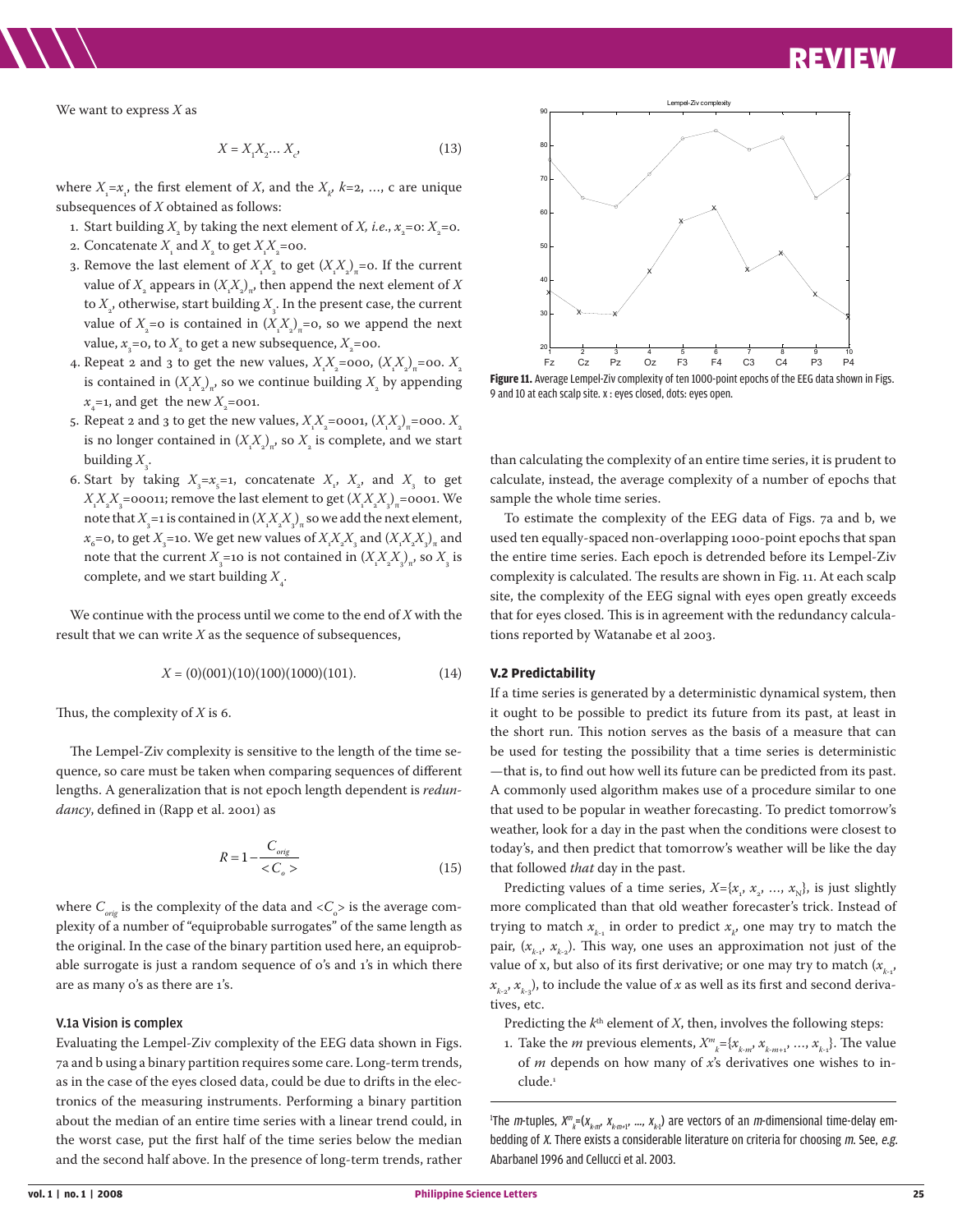2. For all previous sequences of *m* elements,  $X^m_{\phantom{m}j}$  ={ $x_{j,m}$ ,  $x_{j}$ ,  $_{m+1}$ , …,  $x_{j-1}$ }, *m*+1<*j*<*k*, calculate the distance,

$$
d_{k,j} = \left(\sum_{p=1}^m (x_{k-p} - x_{j-p})^2\right)^{1/2}.
$$

Let  $X^m_{\;\;\;Q}$  be that sequence for which  $d_{k,Q}^{}{=}\mathrm{min}(d_{k,j}^{})$ .  $X^m_{\;\;\;Q}$  is the nearest neighbor of *Xm j* .

3. The predicted value of  $x_{k'}$   $(x_{k})_{\text{pred}} = x_{Q}$ .

We get a trivial prediction if  $X_{-\frac{1}{2}}^m$  is the sequence immediately preceding  $X^m_{\phantom{m}k'}$  or is one of the others in  $X^m_{\phantom{m}k}$ 's recent past. To exclude sequences that are very close in time to  $X_{\ \ \ \ k}^{m}$ , we define an interval called the "blind" preceding  $x_{k'}$  which may be taken  $\,$  to be equal to the autocorrelation time of the time series. All points inside the blind are excluded in the search for  $x_{\text{Q}}$ .

The quality of a set of predictions is assessed by the *prediction error*,

$$
err = \frac{\frac{1}{n_p} \sum_{k=1}^{n_p} \left| x_k - \left( x_k \right)_{pred} \right|}{\sigma_x}, \tag{16}
$$

where  $n_p$  is the number of predictions made and  $\sigma_x$  is the standard deviation of the *x*'s.

#### V.2a Vision is unpredictable

Evaluating the predictability, or more precisely the prediction error, of the EEG's of Figs. 7a and b presents the same problems as evaluating their complexity. When there are long-term trends that may be due to external causes, the process of finding nearest neighbors may be compromised.

As in the case of complexity, we used ten detrended non-overlapping 1000-point epochs that sample the entire time series and calculate their average prediction error. The results are shown in Fig. 12. The prediction errors for the eyes open condition are consistently and significantly larger than those for eyes closed. This is not unexpected since, with the eyes open, the brain is receiving considerably more external stimuli leading to changes in brain potentials that are not solely determined by the brain's previous state.

NOt surprisingly, Lempel-Ziv complexity and prediction error are highly correlated—the more complex, the less predictable. Their crosscorrelation coefficient for the eyes closed condition is 0.97 while that for the eyes open condition is 0.98.

#### **V.3 Covariance complexity**

An alternative approach to calculating the complexity of a multichannel signal can be obtained by estimating its covariance complexity. This is a measure of the dimensionality of the original multichannel signal. Let  $\mathrm{V}_{\mathfrak{j}}^{\mathfrak{k}}$  be the voltage measurement of channel k at time  $\bm{{\mathsf{t}}}_{\mathfrak{j}}.$  This multichannel record can be expressed as a matrix A.

$$
A = \begin{pmatrix} V_1^1 & V_1^2 & \cdots & V_1^Z \\ V_2^1 & V_2^2 & & V_2^Z \\ \vdots & \vdots & & \vdots \\ V_N^1 & V_N^2 & & V_N^Z \end{pmatrix}
$$



**Figure 12.** Average prediction error of ten 1000-point epochs at each scalp site of the EEG data shown in Figs. 7a and b. x: eyes closed, dots: eyes open.

Matrix A can be re-expressed using its singular value decomposition (see, *e.g*., Golub and van Loan 1983).

$$
\mathbf{A} = \mathbf{V} \mathbf{D} \mathbf{U}^{\text{T}}
$$

Matrix D is important for determining the covariance complexity. Matrix D is a diagonal matrix containing the singular values,  $D = diag(\lambda_1, \lambda_2)$  $(\lambda_{2},.....\lambda_{2})$ , where we order the columns of the decomposition so that  $\lambda_{i}$  $\geq \lambda_{i+1}$ . The fraction of total variance of the original z-channel signal in the k-th principal component is

$$
Var_k = \lambda_k^2 / \sum_{j=1}^Z \lambda_j^2
$$

In nonrandom multichannel signals, like multichannel EEGs, variance is not uniformly distributed across all of the principal components. A significant fraction can be concentrated in the first component. For the ten dimensional EEGs considered here, the fraction of variance in the first component is 0.753±0.086 in the eyes closed condition and 0.681±0.123 in the eyes open condition (Rapp, et al., 2005).

The covariance complexity measures the distribution of variance across principal components.

$$
C_{cov} = -\left\{\sum_{j=1}^{Z} Var_j \log Var_j\right\} / \log Z
$$

If 100% of the signal variance is in the first component,  $C_{\text{cov}}=0$ . If variance is spread equally across all components, which happens with random signals, C<sub>cov</sub>=1. Using the ten channel EEG data described here C*cov*=0.396±0.100 in the eyes closed condition and C*cov*=0.469±0.102 in the eyes open condition (Rapp et al. 2005).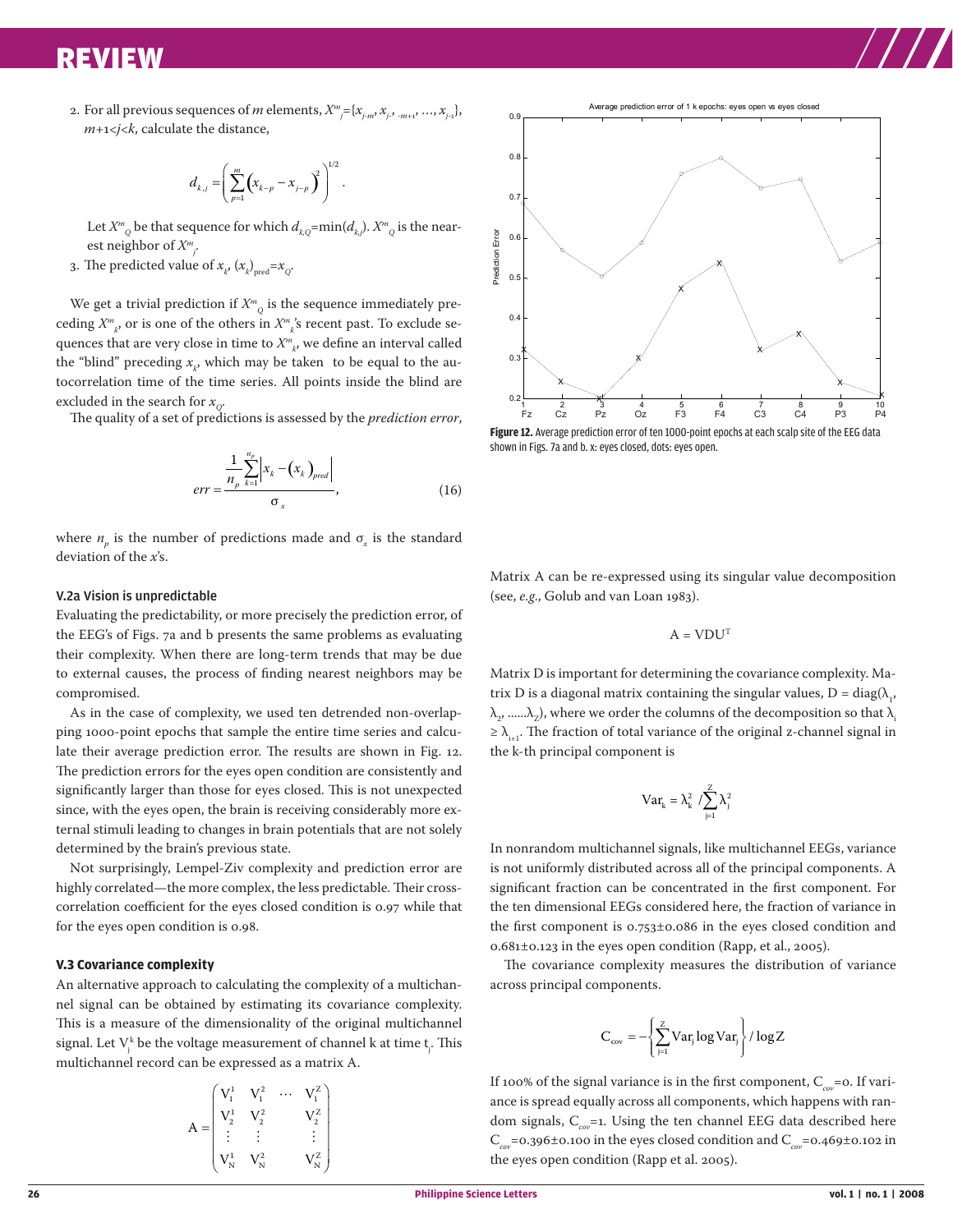# **VI. Hypothesis testing: Scientist, falsify thyself!**

Initial analysis may suggest a hypothesis about the nature of a data set or of the process or the system that generated the data. If so, it is important to verify if the hypothesis is indeed correct. That is, in the spirit that the philosopher Karl Popper described as the "falsifiability" of science, one sets up a procedure that makes it possible to determine if the hypothesis is false. Statisticians call this *hypothesis testing*. It consists of the following (see, *e.g*., Theiler et al. 1992, Rapp et al. 2001)

- (1) Make a *null hypothesis* about the data,
- (2) Perform a transformation of the data that preserves properties consistent with the hypothesis but destroys those that are not. The transformed data set is called a *surrogate*.
- (3) Calculate a measure that is sensitive to the destroyed properties (a *discriminating statistic*) using the original data and several realizations of the surrogate, then use the results to determine the likelihood that the original data and the surrogates belong to the same class. If it is sufficiently unlikely that the original and the surrogates belong to the same class, then the null hypothesis is rejected.

# **VI.1 Surrogates**

Each hypothesis about the nature of a data set requires its own surrogate. Here, we discuss only a few that are commonly used and illustrate their use with a small subset of the EEG data shown in Figs. 7a and b. See Theiler 1992, Kantz and Schreiber 1997, Rapp 2001 for more details and other surrogates.

#### VI.1a Random shuffle

If the null hypothesis is that the data are independent and identically distributed random numbers (*iid*)-called *white noise* by physicists and engineers—we create the appropriate surrogates by merely randomly shuffling the data. This destroys all information that depends on the time sequence of the data. Fig. 13a shows a 1500-point segment of EEG from location Cz of the eyes closed data of Fig. 7a. A random shuffle surrogate is shown in Fig. 13b. The two are clearly different. In fact, visual inspection of the top panel is enough to establish that it is not white noise.

#### VI.1b Small shuffle

As shown by Figs 13a and b, a random shuffle is a pretty drastic operation. The only things it leaves unchanged are identically distributed random numbers (iid). Many interesting data, such as the examples we have considered so far, are usually not iid.

A less drastic shuffle, due to Nakamura and Small 2005 and which they call the "Small shuffle," keeps the long-term trends intact, but randomizes local fluctuations. This is achieved by perturbing the time order of small segments of the data, but leaving the over-all structure unchanged. A number drawn from a normal distribution with unit variance is added to each of the indexes of the data. Since the additions are normally distributed, small changes are more likely than big ones. The perturbed indexes are sorted, but since the perturbations are typically small, the sorted list will differ only locally from the original. The indexes of the sorted list are then used to index the original time series to obtain the surrogate.

Figure 13c shows a Small shuffle surrogate of the data in Fig. 13a. Fig. 13c clearly preserves the long-term trends. Its local fluctuations are random, but this is something that needs some analysis to establish.

#### VI.1c Random phase surrogates

White noise has a power spectrum that undergoes random oscillations about a more or less level value. There are so-called *colored noises*, random time series whose power spectra are more structured than white



**Figure 13. a**, A 1500-point segment of the EEG data from scalp site Cz shown in Fig. 7a; **b**, Random shuffle; and **c**, Small shuffle surrogates of the data shown in Fig. 13a.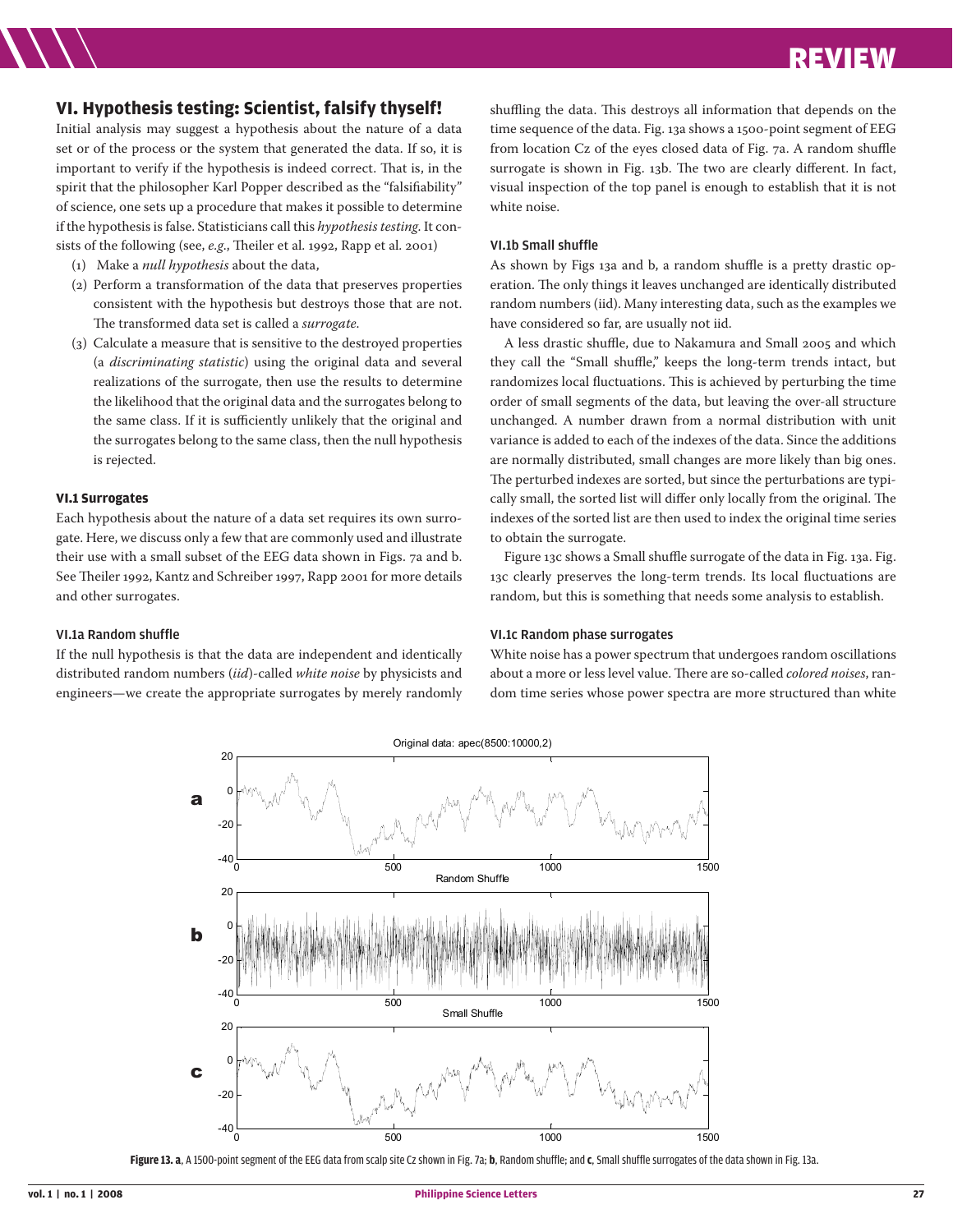

**Figure 14. a**, A 1000-point segment of the EEG recorded at site F3 in the "eyes open" condition (Fig. 7b); **b**, PSD of Fig. 14a; **c**, A random phase surrogate of Fig. 14a; **d**, PSD of Fig. 14c.

noise. These time series can be generated by subjecting random numbers to linear filters. To test the hypothesis that a time series is linearly filtered noise (also called linearly correlated noise), we need surrogate data that have the same power spectra as the original time series, but which are otherwise random. These are called *random-phase surrogates*.

The power spectrum does not depend on the phases of the Fourier coefficients. This provides a way for generating surrogates that have the same power spectra as an original data set, but which are otherwise random. It goes as follows:

- 1. Calculate the Fourier Transform of the original signal—*i.e*., generate its Fourier coefficients,
- 2. Replace the phases of the coefficients by random angles.
- 3. Calculate the inverse Fourier Transform of the coefficients with random phases to get a random phase surrogate.

The above operations leave the magnitudes of the Fourier co-efficients unchanged, so the power spectrum of the random phase surrogate is the same as that of the original, but since the phases have been randomized, the surrogate is now random. In particular, since the surrogate is linearly correlated noise, any nonlinear correlations of the original data are destroyed.

It is seen that the calculation of the original signal's Fourier transform and its inverse are the critical steps in the construction of a random phase surrogate. It has been shown that seemingly small-scale numerical errors in the calculation of the Fourier transform can result in a false-positive rejection of the surrogate null hypothesis. That is, the surrogate calculations can suggest the presence of a deterministic nonlinear structure in a signal constructed by linearly filtering random numbers. Procedures that can reduce the possibility of these failures have been identified (Rapp et al. 2001).

Figure 14 illustrates the properties of the random phase surrogate. (a) shows the first 1000 points of the eyes open EEG from scalp site F3 in Fig. 7b; (b) is the PSD of (a). (c) is a random phase surrogate of (a), (d) is the PSD of (c). Note that (a) and (c) are different, but that (b) and (d) are identical.

In the case of multivariate data, if the phases of the Fourier co-efficients corresponding to the same frequency are replaced by the same random angles for all variates, then not only are the PSD's of the individual variates preserved, so are their cross-correlations (Pritchard and Theiler 1994). This makes multivariate random phase surrogates constructed in this manner appropriate for testing the null hypothesis that the correlations of the different data streams are linear.

#### VI.1d Gaussian-scaled surrogates

Suppose that linearly correlated noise, *x*, is measured using an instrument that outputs

$$
y = h(x) \tag{17}
$$

The function, *h* is called an *observation function* or *measurement function*. If *h* is linear, then *y* is also linearly correlated noise. Otherwise, *y* becomes another kind of noise that must be modeled by a different kind of surrogate. A commonly used case is that for which *h* is *static, monotonic,* and *nonlinear*, in which case one gets *gaussian-scaled surrogates*.

Surrogates of this type are obtained by another controlled shuffle. These surrogates have exactly the same statistics as the original but their spectra are not the same. They are obtained as follows:

- 1. Given a time series,  $\{x_{1}, x_{2}, ..., x_{N}\}$ , generate a set of gaussian distributed random numbers,  $\{y_1, y_2, ..., y_N\}$  and then arrange the  $y$ 's so that they are in the same rank order as the *x*'s.
- 2. Generate  $\{y_1^s, y_2^s, ..., y_N^s\}$ , a random phase surrogate of the *y*'s,
- 3. Rearrange the *x'*s so that they have the same rank order as the *ys* 's. The resulting set, call it  $\{x'\}$ , is a *gaussian-scaled surrogate* of  $\{x\}$ .

Since this is a controlled shuffle of the *x*'s, the surrogate has the same distribution function, hence the same statistics as the original. But not the same power spectrum. For surrogates that preserve both the power spectrum and the distribution, see Schreiber and Schmitz 1996.

#### VI.2 Z-scores, Probabilities and Monte Carlo

Having constructed a surrogate for testing a particular null hypothesis, it then becomes necessary to calculate the probability that the original data and the surrogates belong to the same population.

Let us denote a discrimitating statistic by *M*, let  $M_{\text{orig}}$  be its value for the original time series and let  $M_{\text{surr,1}}, M_{\text{surr,2}}, ..., M_{\text{surr,N}}$  be values characterizing *N* implementations of the surrogate. We denote by  $\langle M_{\text{surr}} \rangle$ and  $\sigma_{\text{surr}}$ , respectively, the mean and standard deviation of the  $M_{\text{surr},i}$ 's. A commonly used measure of the separation between  $M_{\text{orig}}$  and  $\langle M_{\text{surr}}\rangle$ is the *z-score*,

$$
Z = \frac{M_{orig} - \langle M_{sur} \rangle}{\sigma_{sur}}.
$$
 (18)

Physicists have a more descriptive term for this. They call it the "number of sigmas" that the original differs from the surrogates. If the values of *M* for the surrogates are normally distributed, for a z-score of *Z*, the null hypothesis can be rejected with a confidence level of

$$
c = \frac{1}{2} \left( 1 + erf(\left| Z \right| / \sqrt{2} \right) \tag{19}
$$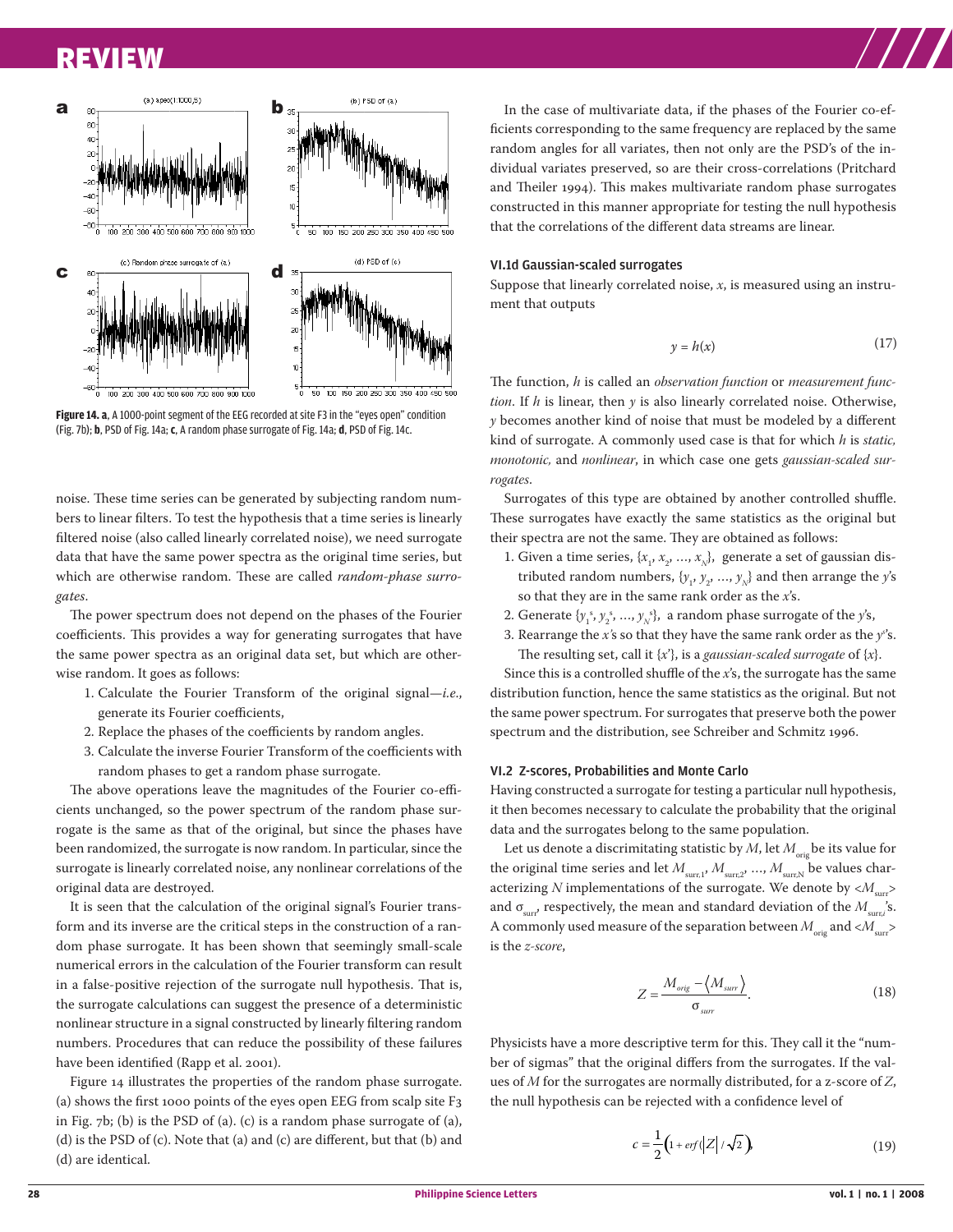

**Figure 15**. **a**, 1000-point EEG segment from F3 with eyes open; **b**, Lempel-Ziv complexity of 39 Small shuffle surrogates of Fig. 15a; **c**, Prediction errors of 39 Small shuffle surrogates of Fig. 15a; **d**, a 1000-point EEG segment from P3 with eyes open; **e**, Lempel-Ziv complexity of 39 Small shuffle surrogates of Fig. 15d; **f**, Prediction errors of pf 39 Small shuffle surrogates of Fig. 15d. In the two bottom rows, the level lines are the values obtained using the original data.

where erf(.) is the error function. In this case, with a Z-score of 2 the null hypothesis can be rejected at a 97% confidence level.

If the *M<sub>sur</sub>'s* are not distributed normally, a *Monte Carlo probability* is usually used to estimate the likelihood that the null hypothesis is not true. For a so-called two-sided test, arrange the  $M_{\text{max}}$ 's and  $M_{\text{min}}$  in rank order. If, in this list,  $M_{_{\rm O}}$  is the  $n_{_{MC}}$ <sup>th</sup> largest or smallest, then the null hypothesis is *rejected* with a confidence level (1-*s*)×100 % where *s* is defined by (Theiler and Prichard 1997)

$$
s = \frac{2n_{MC}}{N+1}.\tag{20}
$$

#### VI.2a EEGs tested

#### *1. Single channels*

We use 1000-point segments of the EEG data from sites F3 and P3 in the eyes open condition (Fig. 7b) to test a few hypotheses about the nature of the signals from individual scalp sites and about their relationships with each other. We chose these two sites as examples specifically because they have the largest value of net transfer entropy. We start with the null hypothesis that local fluctuations of the EEG are random. If this is true, then a Small shuffle should not affect the values of such measures as Lempel-Ziv complexity and Prediction error, so we use these as our discriminating statistics.

The top row of Fig. 15 shows the data from F3 and P3 (eyes open). The middle and bottom rows are, respectively, values of the Lempel-Ziv complexity and of the Prediction error for 39 realizations of the Small shuffle for each of the data files. The level lines in these graphs indicate  $M_{\text{orig}}$  for each case. According to Eq (20), the null hypothesis can be rejected at a better than 95% Monte Carlo confidence level. Assuming that the Complexity and Prediction errors of the surrogates are normally distributed, Eq. (19) implies that the null hypothesis can be rejected almost with certainty.

We get a different story when testing the hypothesis that the EEG data are linearly correlated noises, using random phase surrogates and again using Lempel-Ziv complexity and prediction error as discriminating statistics.

The top panel of Fig. 16 shows the values of Lempel-Ziv Complexity (left) and Prediction error (right) for 39 random phase surrogates of the F3 data shown in Fig. 15a. In both cases, the Monte Carlo confidence level for rejecting the null hypothesis is 5%. The confidence level for rejecting the null hypothesis, assuming normal distribution of the surrogate discriminating statistics are 0.57 for Complexity and 0.63 for Prediction error. The null hypothesis cannot be rejected.

In the case of P3, however, the results are ambiguous. Using complexity as the discriminating statistic, the null hypothesis can be rejected at a Monte Carlo confidence level of 30% or a gaussian confidence level of 50%. On the other hand, using prediction error as the discriminating statistic, the null hypothesis can be rejected at a Monte Carlo confidence level of 95% and at a gaussian confidence level of almost certainty.

The foregoing is corroborated by results obtained using gaussianscaled surrogates. If F3 is indistinguishable from linearly correlated noise, then it should be possible to distinguish it from linearly correlated noise that has been passed through a static, monotonic, nonlinear function. Indeed, the results shown on the upper panels of Fig. 17 indicate that, with complexity as a discriminating statistic (upper left), the hypothesis that F3 is this kind of nonlinearly filtered noise can be rejected at a Monte Carlo confidence level of 90%, or a gaussian confidence level of 93%. With prediction error as a discriminating statistic (upper right), the corresponding confidence levels for rejecting the null hypothesis are 90% and 97% respectively.

In the case of P3, the ambiguity resulting from the use of random phase surrogates persists when gaussian-scaled surrogates are used, as shown by the lower panels of Fig. 17. With complexity as a discriminat-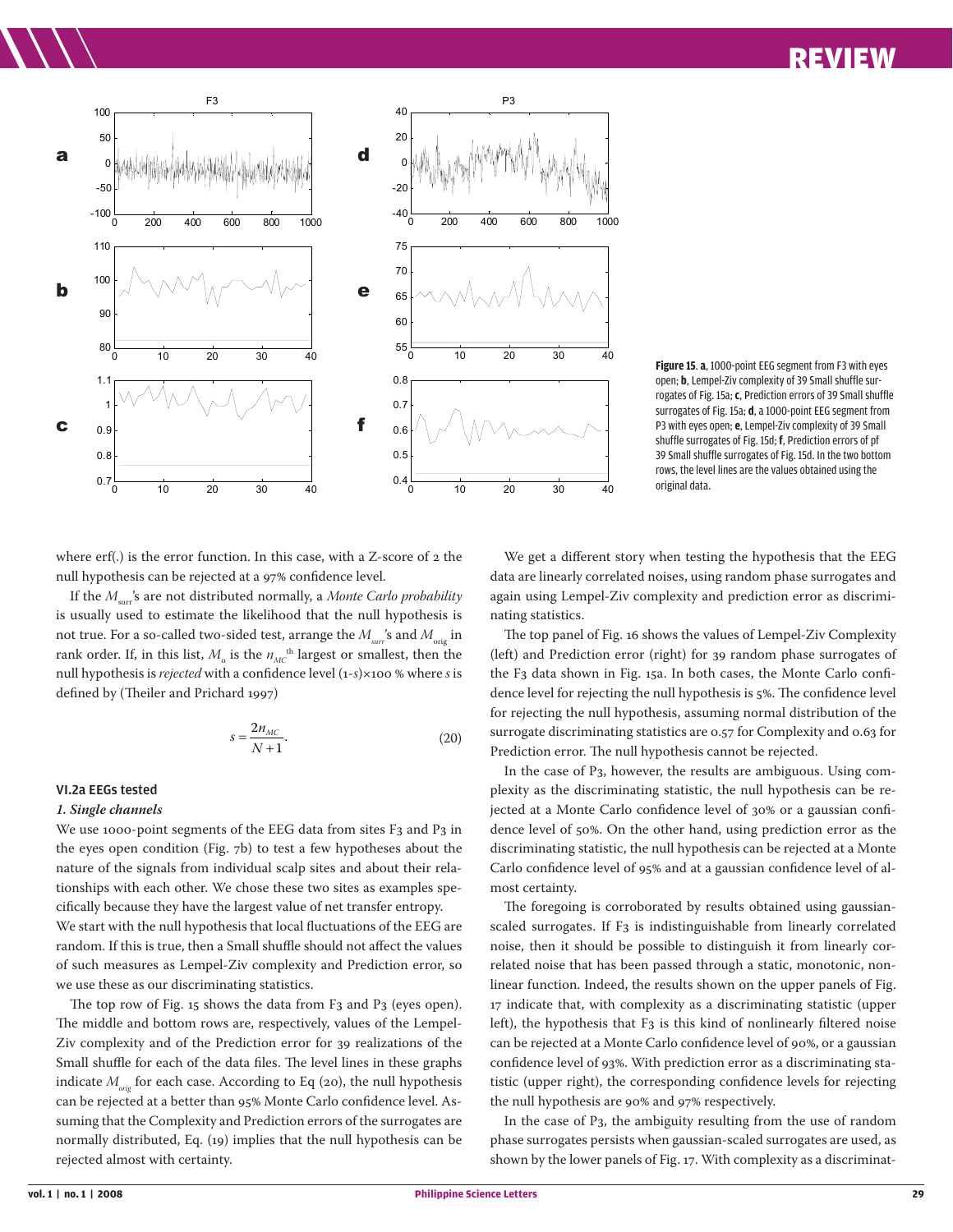

Figure 16. Lempel-Ziv complexity (left) and prediction error (right) of 39 random phase surrogates of the F3 (top) and P3 (bottom) data shown in Fig. 15. The level lines indicate the values for the original data.

ing statistic (lower left), the Monte Carlo confidence level for rejecting the null hypothesis is 50%, the gaussian confidence level is 72%. On the other hand, with prediction error as a discriminating statistic (lower right), the null hypothesis can be rejected with almost certainty.

The above should serve as reminders that the results of hypothesis testing are functions of both the surrogate and the discriminating statistic (see, *e.g.*, Theiler and Rapp 1996).

#### *2. Correlations and information transfer*

We now test the hypothesis that the correlations between F3 and P3 data *are* linear by using bivariate random phase surrogates with Mutual Information and Transfer Entropy as discriminating statistics. By construction, the linear cross-correlation of F3 and P3 is identical to those of their bivariate random phase surrogates.

Figure 18 shows values of Mutual Information (left) and of Transfer Entropy (right) for 39 bivariate random phase surrogates of the F3 and P3 data of Fig. 12. Using these values in Eq. (20) says that with Mutual Information as the discriminating statistic, the null hypothesis can be rejected with a Monte Carlo confidence level of 85% or a gaussian confidence level of 90%. Using Transfer Entropy as a discriminating statistic, the null hypothesis cannot be rejected with similarly high confidence levels: 72 % for Monte Carlo and 55% for gaussian. The mutual information of F3 and P3, and the information transfer between them cannot be accounted for solely by linear processes.

#### **VII. Concluding remarks**

It has been said that identifying a phenomenon as non-linear is similar to identifying an animal as a non-elephant. There are vastly more of one kind than of the other. In the same spirit, one may say that if it's static, it's probably dead. In the analysis of biological data, linear and static measures by themselves are likely to miss a large part of the story. On the other hand, there is a lot of important and relatively easily calculable information obtainable from linear and static measures.



Figure 17. Lempel-Ziv complexity (left) and prediction error (right) of 39 gaussian-scaled surrogates of the F3 (top) and P3 (bottom) data shown in Fig. 15. The level lines indicate the values for the original data.



**Figure 18.** Mutual Information (left) Transfer Entropy (right) of 39 bivariate random phase surrogates of the F3 and P3 data shown in Fig. 15a. The level lines indicate the values for the original data.

It is prudent, always, to let the data suggest what analytical tools are needed to unfold their story.

**Acknowledgements.** Parts of this work were presented at the 2008 meetings of the Samahang Pisika ng Visayas at Mindanao and of the Samahang Pisika ng Pilipinas. AMA's attendance at these meetings was made possible by the Balik Scientist Program of the Department of Science and Technology, Republic of the Philippines. This research was supported in part by the Traumatic Injury Research Program of the Uniformed Services University (Bethesda, MD, USA.) The opinions and assertions contained herein are the private ones of the authors and are not to be construed as official or reflecting the views of the U. S. Department of Defense.